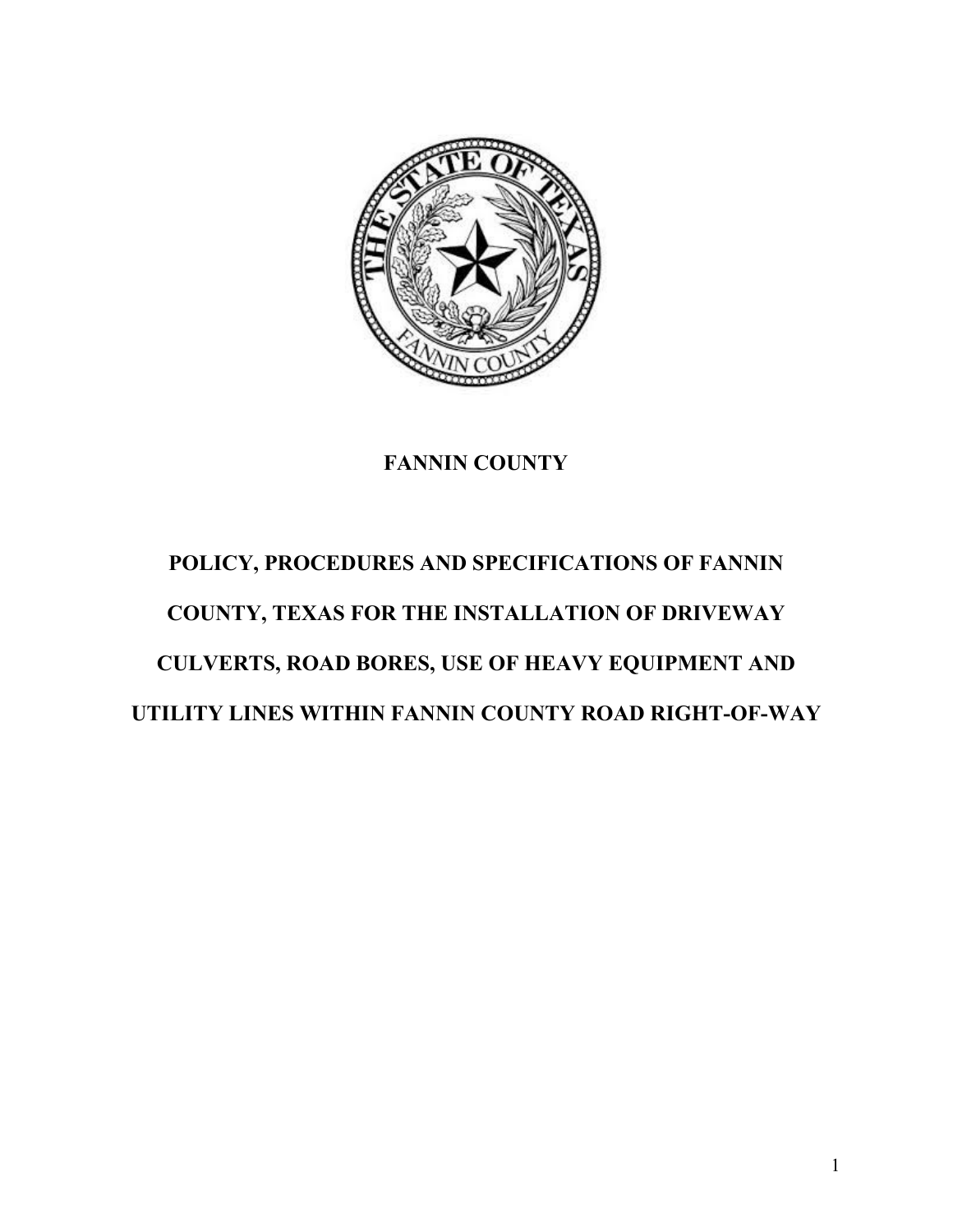## Table of Contents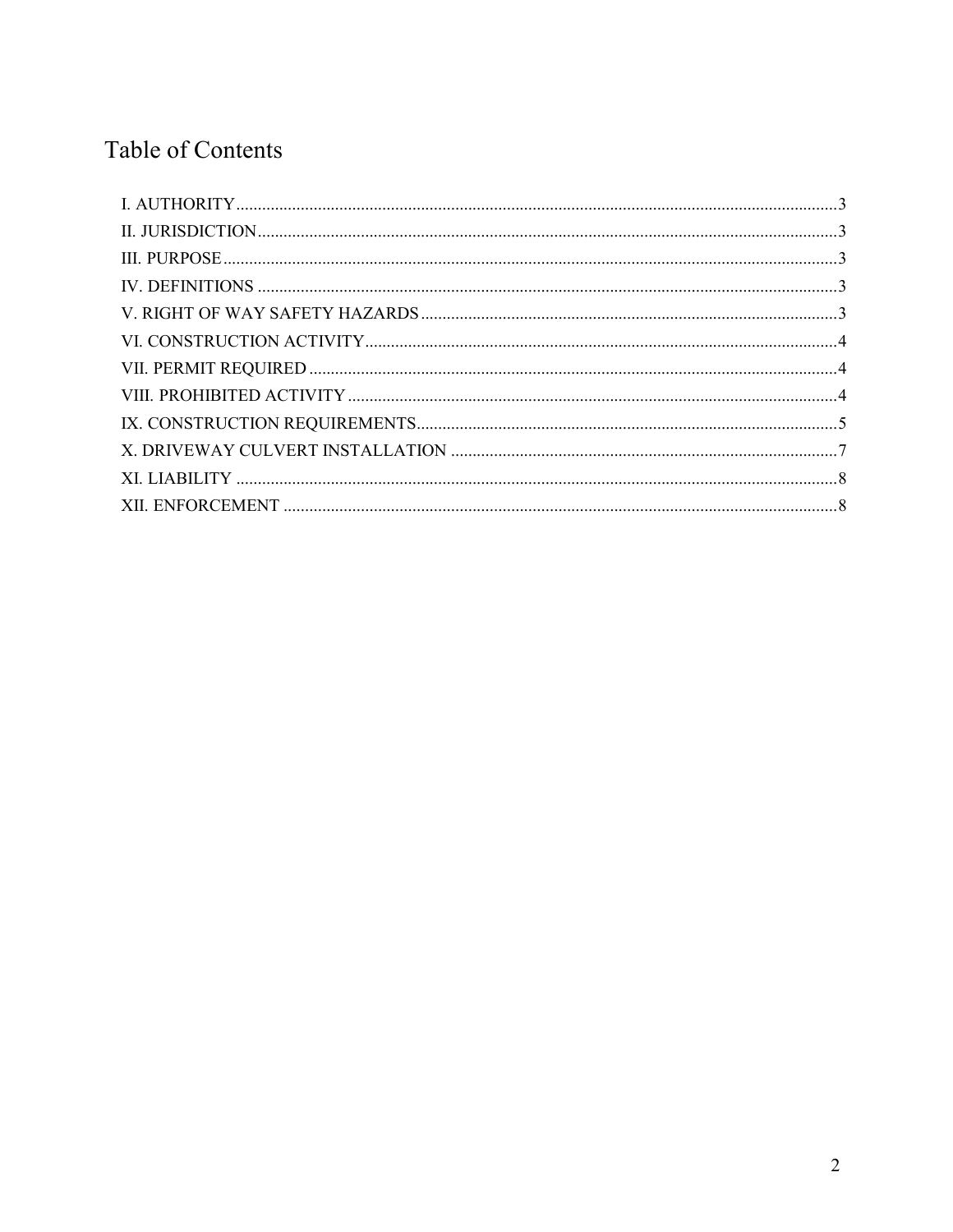#### <span id="page-2-0"></span>**I. AUTHORITY**

These Rules are adopted by the Commissioners' Court of Fannin County (FCCC), Texas pursuant to V.T.C.A, Local Government Code, Chapter 402, Utilities Code Chapter 181, Texas Transportation Code Sec.251.003, Sec. 251.016 and Sec. 251.017. Additional authority is found in a Texas Attorney General Opinions GA-1013 and GA-0693.

#### <span id="page-2-1"></span>**II. JURISDICTION**

These rules apply to all laying, construction, repair and/or installation of driveway culverts, road bores and public utility lines within Fannin County right-of-way (ROW).

#### <span id="page-2-2"></span>**III. PURPOSE**

The purpose of these Rules is to protect the public, to maintain safe and efficient operating regulations, and to preserve and maintain the integrity of Fannin County roads and road drainage, and right of way, during the laying, construction, repair and/or installation of driveway culverts or utilities.

#### <span id="page-2-3"></span>**IV. DEFINITIONS**

As used in these Rules, the following words and phrases have the following meanings:

- A. **Driveway Culvert** is a steel structure that allows water to flow under a driveway or similar obstruction that is typically surrounded by soil, rock or other stabilizingmaterials.
- B. **Utility** means any pipeline, main, conduit, cable or utility structure of a publicly, privately and/or cooperatively owned utility company engaged in furnishing electricity, gas, water, sewage, community antenna or cable television. This term excludestelegraph and telephone companies.
- C. **High Pressure Pipeline** means any pipeline designed to transport a liquid or gas at a pressure equal to or in excess of 60 pounds per square inch.
- D. **Person** means any individual, corporation, partnership, limited partnership, joint venture or other legal entity.
- E. **Heavy Equipment** means equipment that has more or less restricted mobility and a large capacity for heavy duties and is commonly used in mining, utilities, construction, forestry, handling aggregates, recycling, concrete, paving, asphalting, demolition, agricultural and public works type projects.
- F. **Road Bore** is the making of a tunnel, mine, well, passage, etc. by hollowing out,cutting through, or removing a core of material.

#### <span id="page-2-4"></span>**V. RIGHT OF WAY SAFETY HAZARDS**

The Fannin County Commissioners, in provisions cited earlier, are required to make roadways safe for the traveling public. To this end, the County Commissioner will be responsible for providing safe travel for those traveling in their precincts. Commissioners may prohibit safety hazards from being placed in the right of way or remove safety hazards already existing. A partial list of safety hazards might include large trash dumpsters, trees, shrubs, signs and mailboxes. Other unique situations might arise that requires the Commissioner of a precinct to take action regarding a safety hazard including its removal from the right of way. This policy will include right of way under County control that is obtained by dedication or prescriptive use and the right of way may be up to a distance of twenty-five (25') feet from the center of the road.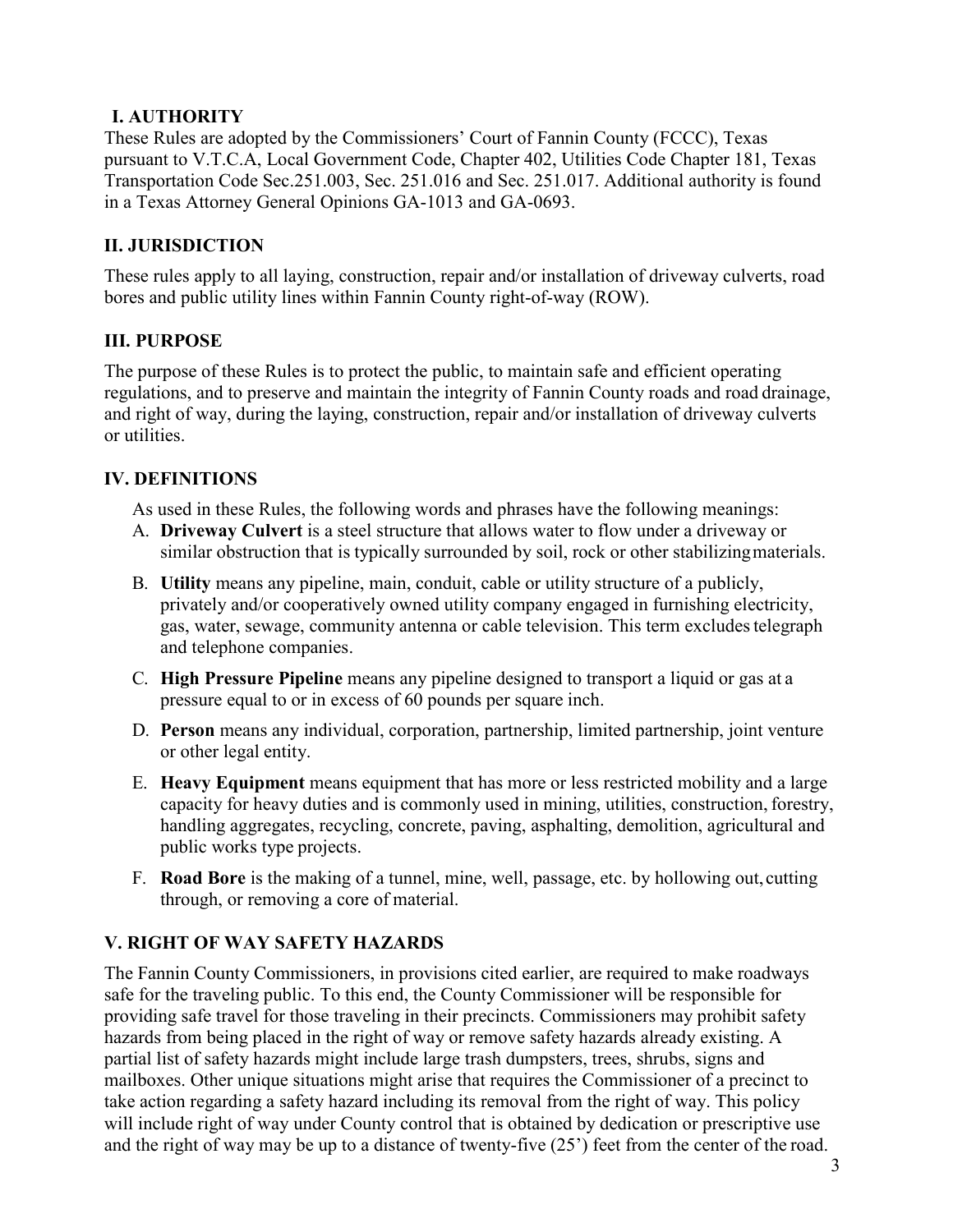#### <span id="page-3-0"></span>**VI. CONSTRUCTION ACTIVITY**

- A. No person shall enter upon land acquired, claimed, or maintained by Fannin County for road and/or drainage for the purpose of laying, constructing, and/or installation of any driveway culvert, road bores or utility construction, involving the disturbance of the soil, until a construction permit regarding location of the utility, bore or culvert has been approved by the Fannin County Commissioner of the precinct in which the proposedwork is located.
- B. The issuance of a permit by Fannin County does not grant any right, claim, title or easement in or upon the road or its appurtenances. In the future, should Fannin County, for any reason, need to work, improve, relocate, widen, increase, add to, decrease, or in any manner change the structure of the road or right-of-way, the utility, if affected, will be moved, or relocated at the sole expense of the utility company.

#### <span id="page-3-1"></span>**VII. PERMIT REQUIRED**

The following must be submitted to comply with Sections IX and X of this policy.

- A. A completed FANNIN COUNTY PERMIT TO WORK IN THE PUBLIC RIGHT OF WAY form prepared and provided by the Fannin County Commissioners' Court shall be presented to the Fannin County Environmental Service Office; The County Commissioner in whose precinct the work is to be done should be consulted early and frequently during the construction planning phase.
- B. One complete sets of drawings detailing the work to be completed, including proposed location with respect to ROW, type of driveway culvert, bore size, type of utility, size, length, and type of material to be used. The drawings shall clearly show compliance with these Rules, including but not limited to compliance with all Federal and State Rules. Traffic control plans shall be submitted for turn lanes and other construction activity requiring a lane closure. Additionally, a detour plan should be developed after working with the appropriate County Commissioner and submitted to the Commissioner when appropriate.
- C. The permit fee will be set annually by the Fannin County Commissioners' Court during their regular budget adoption process.

#### <span id="page-3-2"></span>**VIII. PROHIBITED ACTIVITY**

- A. No person shall lay, construct and/or install driveway culvert, bore a road or construct utilities in such a manner as to interfere with the construction, maintenance and/or repair of any county road, ditch or ROW. In the event that any such utility interferes in any manner with the construction, maintenance and/or repair of any county road, the person in control of the utility shall alter the utility no later than thirty (30) after notice from the FCCC identifying the location of the current line and its subsequent relocation and bear the cost and expense of any change or alteration.
- B. No person shall lay, construct, and/or install driveway culvert, road bore or utilities in such a manner as to interfere with use of, or obstruct, vehicular or pedestrian traffic on any county road, or drainage on or along such road.
- C. No person shall lay, construct, and/or install a driveway culvert, road bore or utilities in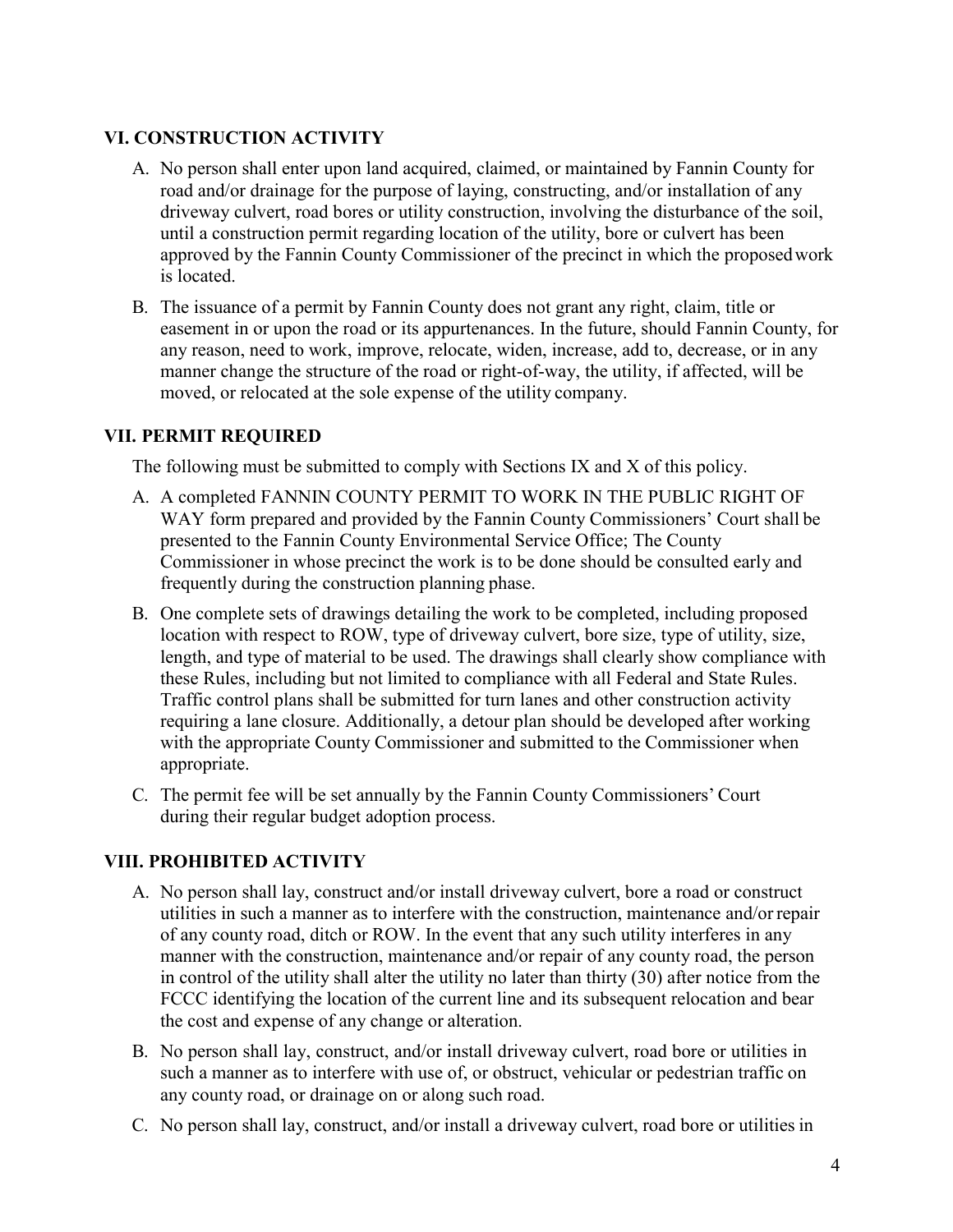such a manner as to constitute a danger or hazard of any kind to persons or vehicles using or maintaining such road, or any public property located within the boundaries of the county right of way.

#### <span id="page-4-0"></span>**IX. CONSTRUCTION REQUIREMENTS**

- A. All utilities that cross improved county roads shall be drilled, tunneled, or bored under the road for the full width of the improved portion of the road. Improved county roads, as used within this subsection, are defined as any road surfaced with a material other than dirt. The improved portion is considered as that portion of the road lying between the front slope of each ditch, or on curb and gutter sections, the area lying between the back of each curb and the ROW line.
- B. If, however, such procedure is deemed impractical by reason of rock, utilities, underground construction or terrain, special permission may be granted by the FCCC before an open road cut will be allowed. If approved, trenching, backfilling, and resurfacing of the cut shall be done in accordance with the procedures outlined in this policy. The Person/Contractor shall be responsible for all paving repair for a period of one year after completion of the cut.
- C. All underground utilities, except high pressure pipelines, that cross county roads shallbe installed at the greater of the two following depths:
	- 1. at least four (4') feet below the crown of the road, or
	- 2. at least three (3') below the bottom of the ditches on each side of such county road.
- D. Such depth distances shall be measured from the top of such utilities to the bottom of the road ditches or from the crown of the road as the case may be; unless by reason of proposed or anticipated changes in the grade of such county road or road ditches, the Commissioner determines that a greater depth is advisable.
- E. On curb and gutter sections, all utilities that cross county roads shall be installed at a minimum of three feet (3') below the bottom of the slab at the gutters. Such depth distance shall be measured from the top of such utility to the bottom of the slab at the gutter. However, in particular instances where it is determined by the FCCC that a greater depth is required, such utility shall be installed at the depth required by the CountyCommissioner.
- F. All utilities, except high-pressure pipelines, parallel to and within the ROW of any county road shall be laid, constructed, maintained and/or repaired at a distance of not less than four feet (4') from the edge of the road. The underground installation shall be at such depth so as to provide a minimum of three feet (3') of cover above the top of the buried structure.
- G. On curb and gutter sections, all utilities paralleling the road should be a minimum four feet (4') behind the back of the curb. All utilities constructed, maintained or repaired above any county road ROW shall be a minimum of twenty feet (20') above the ground or as determined by the County Commissioner.
- H. Operations along roadways shall be performed in such a manner that, during non-working hours, all excavated material be kept off the pavements at all times, as well as all operating equipment and materials to avoid inconvenience to the public in the use of the road. In all cases where excavated material is piled along the side of a trench resulting from the laying, constructing, maintaining and/or repairing of utilities parallel with a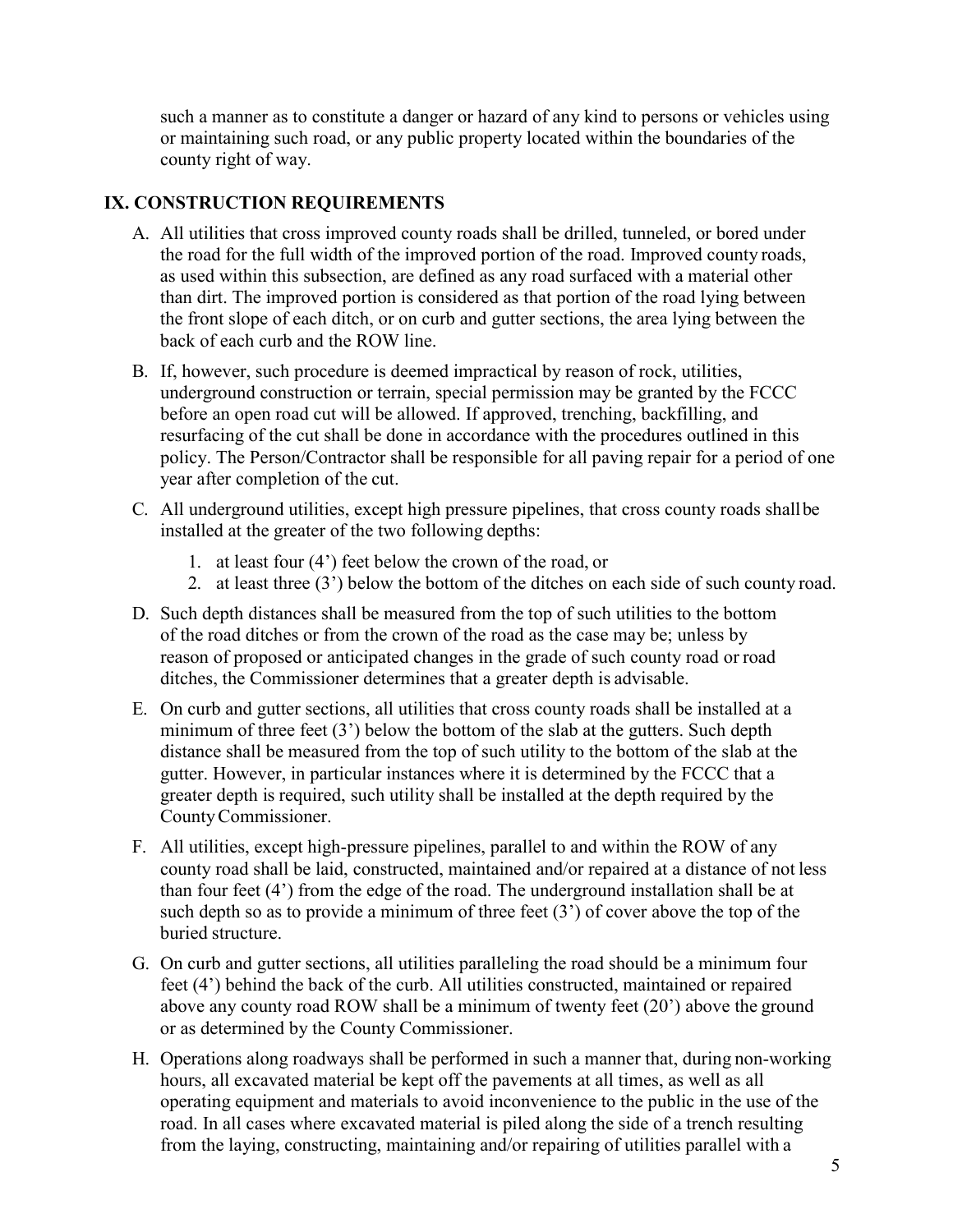county road, weep holes shall be dug through such piles of dirt in order that water may drain from the roadbed and shoulders to the road ditches. Weep holes shall be dug according to the following specifications:

1. at intervals not to exceed two hundred feet (200') along such parallel construction, and at all swags or low places in the roadbed of such county road, each weep hole having a width of twelve inches (12"), and

2. drains to the road ditch, or to such an elevation that the bottom of the weep holes will discharge their water into the road ditch.

3. Such weep holes must be maintained free of obstruction until construction is completed and the trench backfilled tamped and leveled true to the original grade. If weep holes have not been properly constructed or maintained, operations shall cease until same are corrected. The contractor shall maintain storm water flow in its preexisting condition.

High-pressure pipelines shall be installed at the greater of the following depth: minimum of six feet (6') below the crown of the road, and a minimum of three feet (3') below the bottom of the roadside ditch. In curb and gutter streets, the pipeline shall be installed a minimum of two feet (2') under the bottom of the slab at the gutter. All measurements are from the top of the pipe and/or casing. All high-pressure pipelines must be cased and vented or have the equivalent protection in the design. Bore pits for high pressure pipeline installation shall be a minimum of thirty (30') feet from the nearest through traffic lane and not less than twenty feet (20') from the edge of the pavement. A professional engineer licensed to practice in the State of Texas must seal all highpressure pipeline drawings submitted and certify that the drawings meet all federal and state requirements and guidelines for the specific design.

- I. All lines, where practicable, shall be located so as to cross the county roadbed at a right angle to the road. No lines are to be installed under or within fifty feet (50') of either end of any bridge. No lines shall be placed in any culvert or within ten feet of the closest point of any culvert.
- J. Parallel lines will be installed as near to the ROW line as possible, and no parallel line will be installed in the roadbed or between the drainage ditch and the roadbed without special permission of the County Commissioner.
- K. Written notice shall be given to the County commissioner of the precinct in which utility work is planned at least forty-eight (48) hours before laying, constructing, boring or maintaining and/or repairing any utility, in, under, across or along any county road which involves disturbance of the soil
- L. A copy of the County permit shall be on site of the work.
- M. Backfill requirements for all open cut excavation and trenches will be as follows:
	- 1. Areas not subject to vehicular traffic, the trench backfill is to be placed in lifts not more than ten inches (10") in depth. The method of compaction shall be left to the contractor.
	- 2. Areas subject to vehicular traffic will be backfilled in six-inch (6") lifts and mechanically tamped to ninety percent (90 %) modified proctor density.
		- a. Dirt Roads- Backfill will be tamped in six-inch (6") lifts.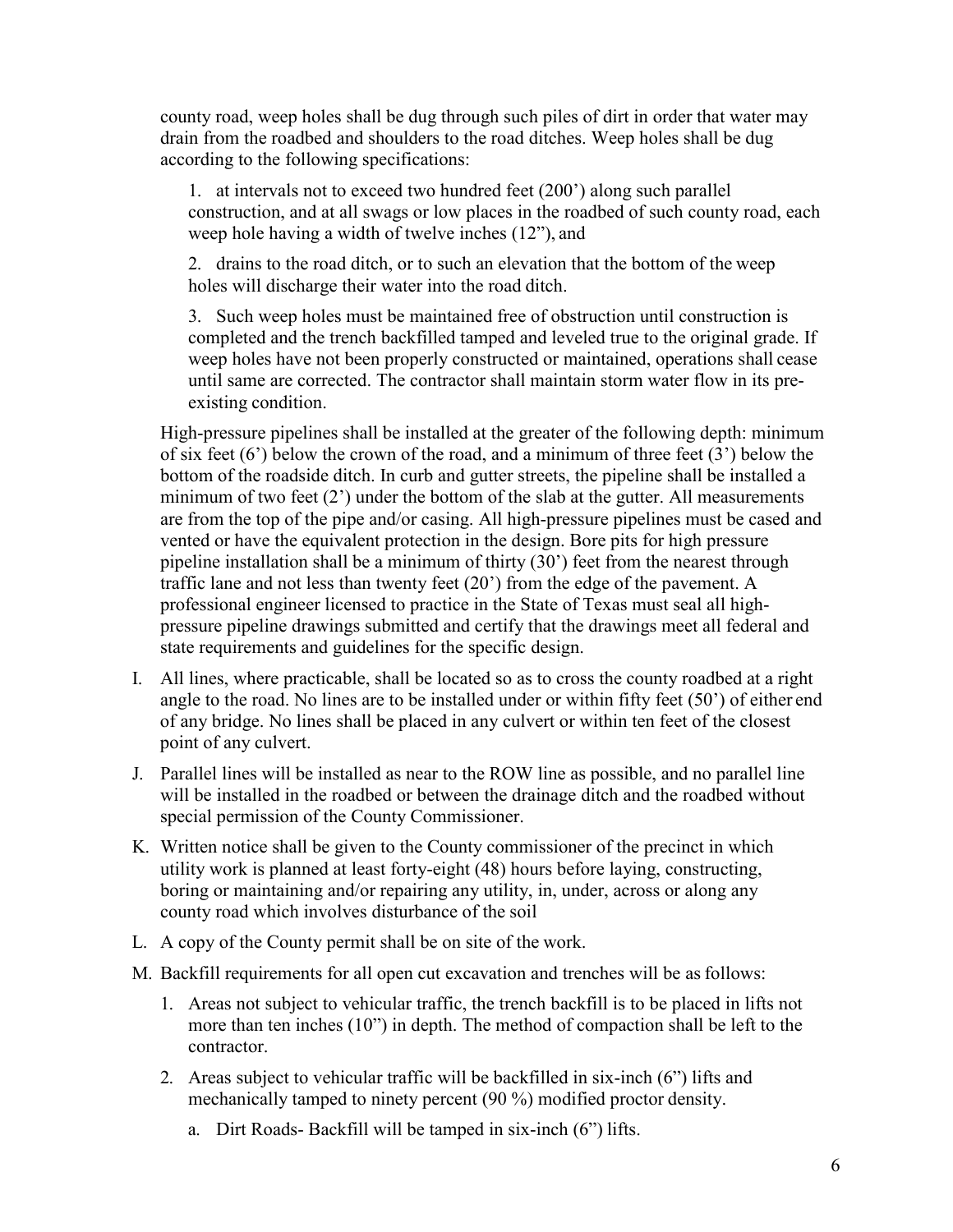b. Gravel Roads- Backfill will be well tamped in six-inch (6") lifts to a point nine inches (9') below the surface of the road. Then one foot (12") of acceptable gravel shall be tamped until the top of the backfill is level with the driving surface.

c. Asphalt Roads- Backfill materials shall be selected mineral aggregate and cement in proportions of 27 to 1 properly compacted to ninety percent 90% modified proctor density to within two inches (2") of the road surface. Asphaltic concrete will then be added and tamped or rolled to make a level driving surface.

- N. Any utility pole line parallel to a county rod shall be constructed with poles set no further than one foot (1') from the right of way line. Any deviation must have the written approval of the County Commissioner of the precinct in which the work is being done.
- O. All underground road crossings shall be clearly and permanently marked, on each side of the ROW, with warning signs indicating owner and type of installation, where practical. Pipelines carrying water and domestic sewage are exempt from this requirement.
- P. If an open cut is required, the cut shall not be more than one-half of the roadways at a time, in order to maintain the flow of traffic at all times. However, in an emergency, or with the permission of the County Commissioner, the entire width of the roadway may be cut or opened, provided barricades are placed at the first intersection each way from the cut, and suitable detour signs are erected. The detour route must be developed in cooperation with and the approval of the County Commissioner in whose precinct the work islocated.

#### <span id="page-6-0"></span>**X. DRIVEWAY CULVERT INSTALLATION**

- A. The property owner is to place a construction stake at the center of the proposed location of the driveway culvert. The ends of the culvert or its safety ends shall not cross property lines.
- B. Once the proposed location is marked, the owner will notify the Fannin County Environmental Development Service Office who will then notify the Commissioner whose precinct the driveway culvert is proposed. The owner will then provide the Fannin County Environmental Development Service Office with construction plans and completed permit application for driveway culvert installation. The appropriate Commissioner will then consider approval of the site and the plans.
- C. Within 5 working days of being notified, the Commissioner will provide the owner with the size (diameter) of the culvert required and will place construction stakes at the approved culvert end locations. Grade stakes will be set only one time per permit issuance. The construction stakes will identify the grade at which the culvert is to be set. Any culvert not set at the proper location and grade will be removed and reset at the owner's expense.
- D. All culverts shall be:
	- 1. galvanized, corrugated steel only
	- 2. safety ends, if used, shall be sloped at 4:1.
- E. Permits will not be issued until the Commissioner, in whose precinct the work is being done, has approved the construction plans for the culvert installation. After approval by Commissioner, permit fees must be paid to the Fannin County